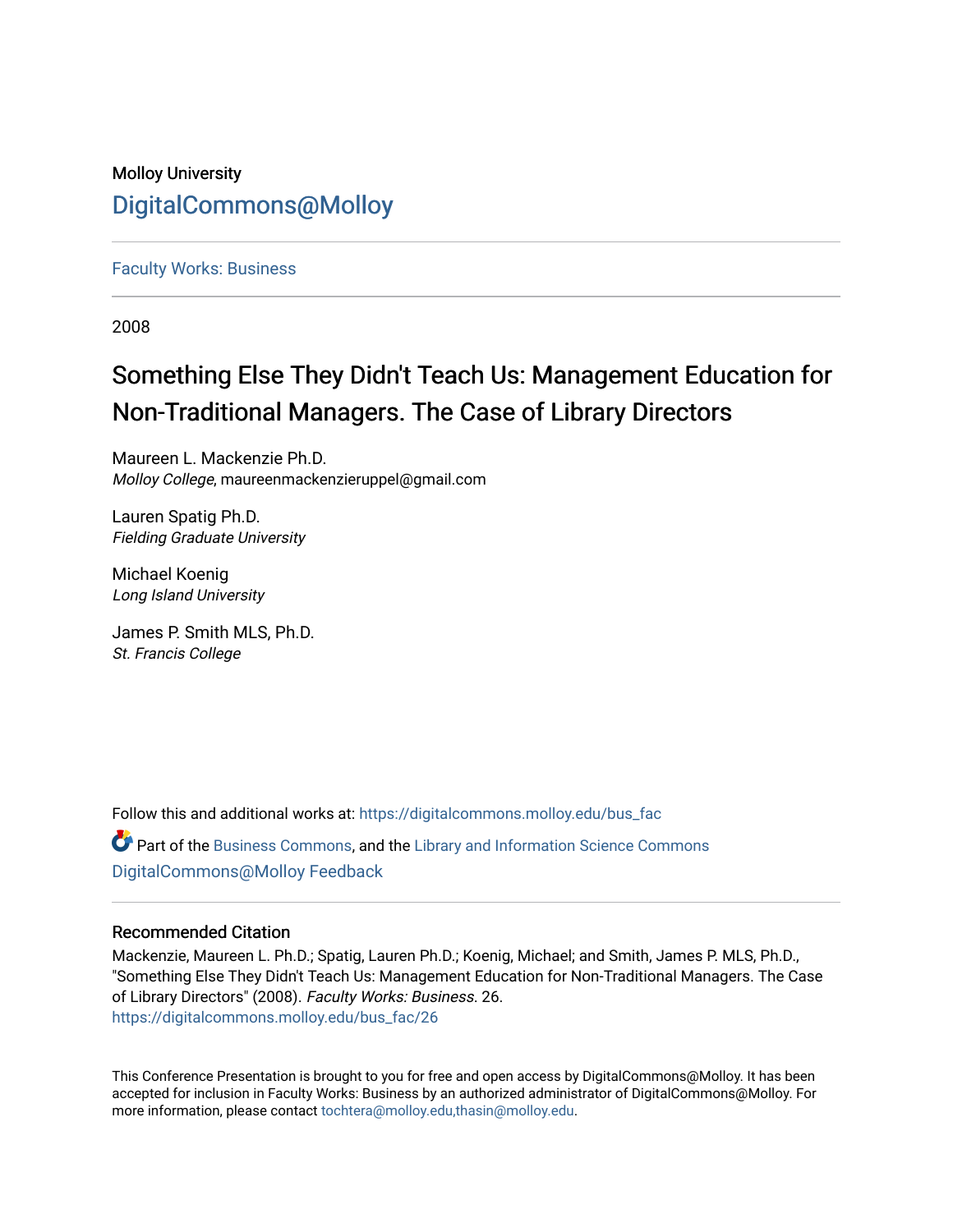# **Something Else They Didn't Teach Us: Management Education for Non-Traditional Managers. The Case of Library Directors**

#### **PANEL THEME – ABSTRACT**

 This panel theme has evolved from a broader research agenda on defining and understanding the process of educating the individuals who hold management positions in non-traditional businesses. Examples of such non-traditional business managers, and the graduate degrees they hold, include: Library Directors (MLS), Pastors (M.Div), Primary and Secondary School Principals (Ed.D), Museum Directors (MFA), College Provosts and Presidents (Ph.D.) and Physicians (M.D.).

 The academic preparation for an individual earning a discipline-specific degree, as described above, is fundamentally different from that taken by the individual who has sought an advanced degree in management with the intention of assuming a leadership role within *any* industry. The Master of Business Administration (MBA) degree is the terminal degree that prepares an individual to be a manager regardless of discipline.

The Library Director position is the prevalent managerial position within the library profession. Librarians work in a broad range of institutions and perform a broad range of functions; in the performance of these multitudinous functions there exists the role of management. Library directors must deal with all the personnel decisions related to full-time, hourly and student employees. Depending on the organizational structure of their institutions, they must work with union employees and/or non-union employees. They must be aware of the range of human resource related topics, such as reasonable accommodation, sexual harassment, fair labor standards, equal employment opportunity provisions, and more. (Mackenzie and Smith 2007).

Where do library directors, and the librarians who perform various management functions as part of their work, receive their management training? A review of the curricula of 48 MLIS programs accredited by the American Library Association (ALA) revealed that, for the most part, library managers receive their management training while on the job. Of the programs reviewed in this study, 43.8% did not require a management-related course within its degree requirements. And 81.3% of the programs did not require an internship. (Mackenzie and Smith 2007)

An examination of graduate level course syllabi within the ALA accredited library programs revealed that only 58.3% of the management courses included human resource management and only 54.2% included strategy, planning and process. This suggests that the library profession has not yet agreed upon the requirements for preparing future librarians for managerial positions. (Mackenzie and Smith 2007). The results of a recent empirical study revealed that 55.1% of library directors surveyed stated that graduate library school did *not* properly prepare them to be library directors.

 A review of the recently published professional literature suggests that the library profession is not alone in its concern regarding a lack of management training in its master-level programs. Problems with Master of Fine Arts (MFA) programs, Master of Social Work (MSW) programs, and wildlife student programs, have all been topics of articles. All the authors share a common concern; that newly educated professionals lack adequate training in subject areas involving crucial management skills. (Nesoff 2007, Kroll 2007, Rhine 2007).

 There has been little specifically written on the professional development of library directors. Journal articles and monographs found on this topic primarily originate with the ALA. Browsing the ALA Editions publications collection reveals a subject classification of "Administration and Management." However, most of the titles in this class refer to the management of technology,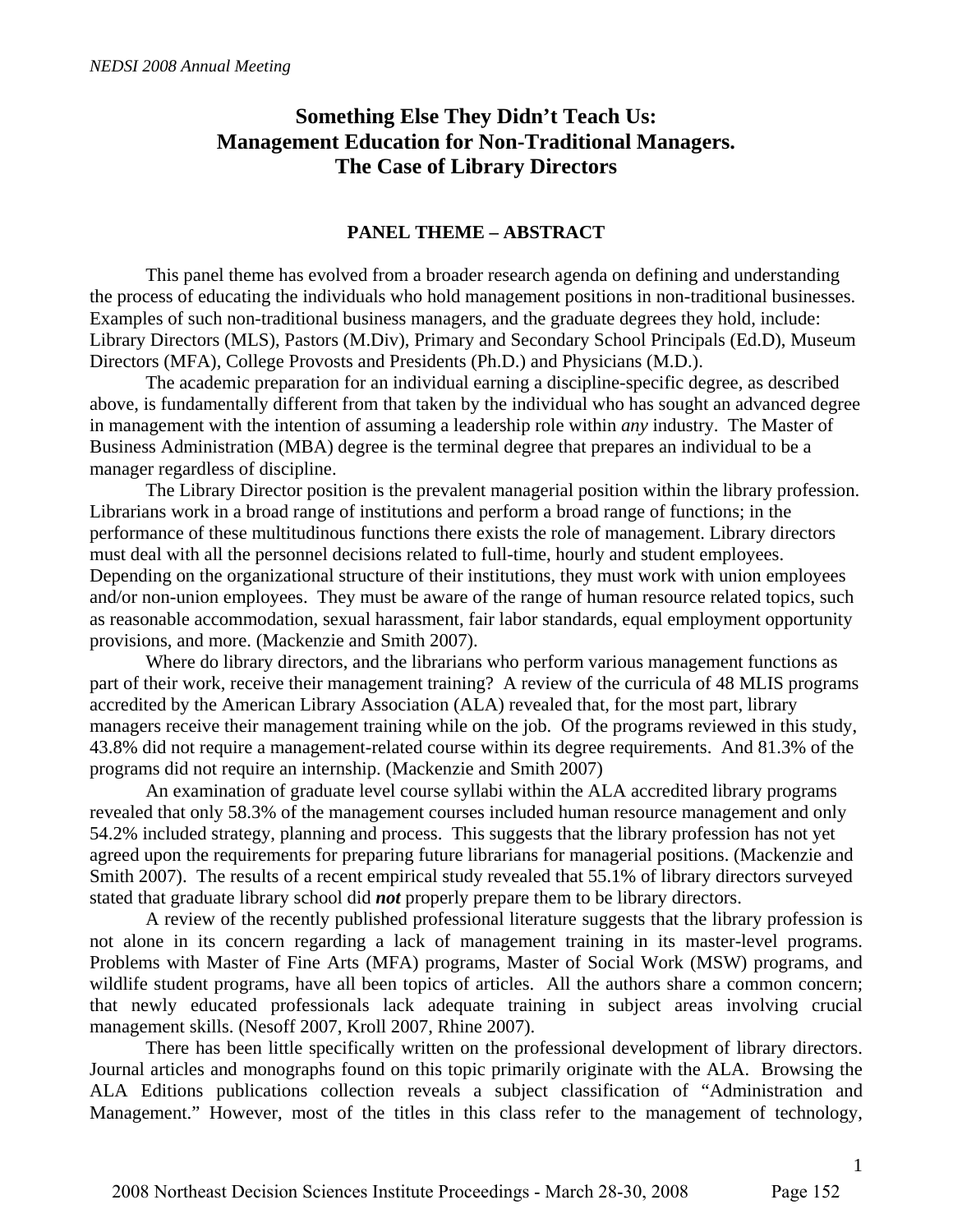#### *NEDSI 2008 Annual Meeting*

collections, customers, funding agencies, trustees, assessment demands, and intellectual property. The focus on the management of people, as a traditional manager, is a sub-focus even within this venue.

There are, encouragingly, relevant titles that support the view that library directors are traditional managers and require skill and knowledge development in that arena (Giesecke 2001, Montgomery  $& \text{Cook } 2005$ , Weingand 2001.) Similar is the viewpoint that the information field has been dissatisfied with the education emerging from library and information science programs (Koenig 2007, Nichols and Koenig 2005).

The results of recent research will introduce the panel topic to the audience. The focus of the panelists will be on the following topics: Management education, Library School education, the role of traditional managers, and the role of library directors.

The binding theme is the academic preparation of individuals who choose to enter the field of librarianship and in turn assume *management positions*.

**The panel session will begin with a brief description of the panel's overall theme and its relevance and importance to the broader NEDSI community. This will set the stage and provide context to the individual panelist backgrounds. The panel session will combine a presentation of the cited studies, but the focus will be the discussion among the panelists and the audience. The expertise of this panel draws together the needs of the employer, the needs of the non-traditional manager, and the providers of academic preparation. The panelists offer varying viewpoints and perspectives into this topic.** 

**The panel includes the following experts:** 

#### **Dr. Maureen Mackenzie**

Areas of expertise: MBA Education Affiliation: Dowling College, Management education

## **Dr. James P. Smith**

Areas of expertise: Library Management Affiliation: St. Francis College. Director of the St. Francis College Library

## **Dr. Michael Koenig**

Area of expertise: Library School Education Affiliation: Palmer School of Library Science, Long Island University

## **Ms. Lauren Spatig, MBA**

Area of expertise: Corporate Management, Employer needs Affiliation: Allstate Insurance Company and Fielding Graduate Institute

## **WORKS CITED**

Giesecke, Joan. (2001). *Practical Strategies for Library Managers*. ALA Editions.

Koenig, Michael E. D. (2007, March). Looking back: A review of four key articles from Volume One. *Education for Information*  $-25<sup>th</sup>$  Anniversary Issue.

Kroll, A. J. (2007). Integrating professional skills in wildlife student education. *Journal of Wildlife Management* , 71(1), 226-230, February 1. URL: http://www.proquest.com. Last viewed December 21, 2007).